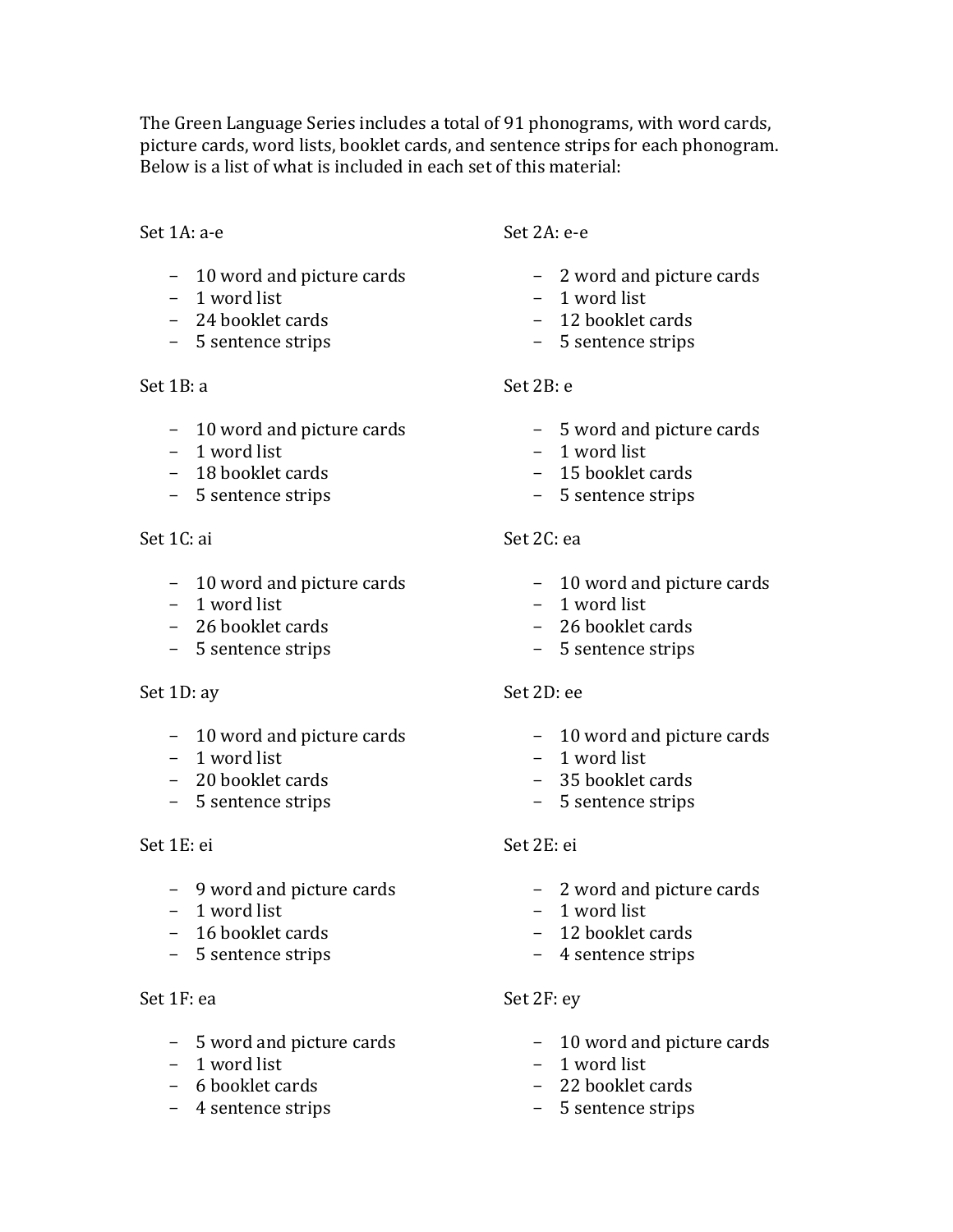Set 2G: ie

- 4 word and picture cards
- $-1$  word list
- 19 booklet cards
- 5 sentence strips

#### Set 2H: y

- 10 word and picture cards
- $-1$  word list
- 30 booklet cards
- 5 sentence strips

### Set 3A: i-e

- 10 word and picture cards
- 1 word list
- 31 booklet cards
- 5 sentence strips

### $Set 3B: i$

- 9 word and picture cards
- 1 word list
- 26 booklet cards
- 5 sentence strips

### Set 3C: ie

- 6 word and picture cards
- 1 word list
- 19 booklet cards
- 5 sentence strips

### Set 3D: igh

- 4 word and picture cards
- 1 word list
- 19 booklet cards
- 5 sentence strips

## Set 3E: y

- 5 word and picture cards
- $-1$  word list
- 24 booklet cards
- 5 sentence strips

### Set 3F:

- 5 word and picture cards
- $-1$  word list
- 9 booklet cards
- 5 sentence strips

## Set 4A: o-e

- 10 word and picture cards
- $-1$  word list
- 33 booklet cards
- 5 sentence strips

## Set  $4B: \alpha$

- 10 word and picture cards
- $-1$  word list
- 22 booklet cards
- 5 sentence strips

### Set 4C: oa

- 10 word and picture cards
- 1 word list
- 26 booklet cards
- 5 sentence strips

### Set 4D: oe

- 6 word and picture cards
- $-1$  word list
- 14 booklet cards
- 5 sentence strips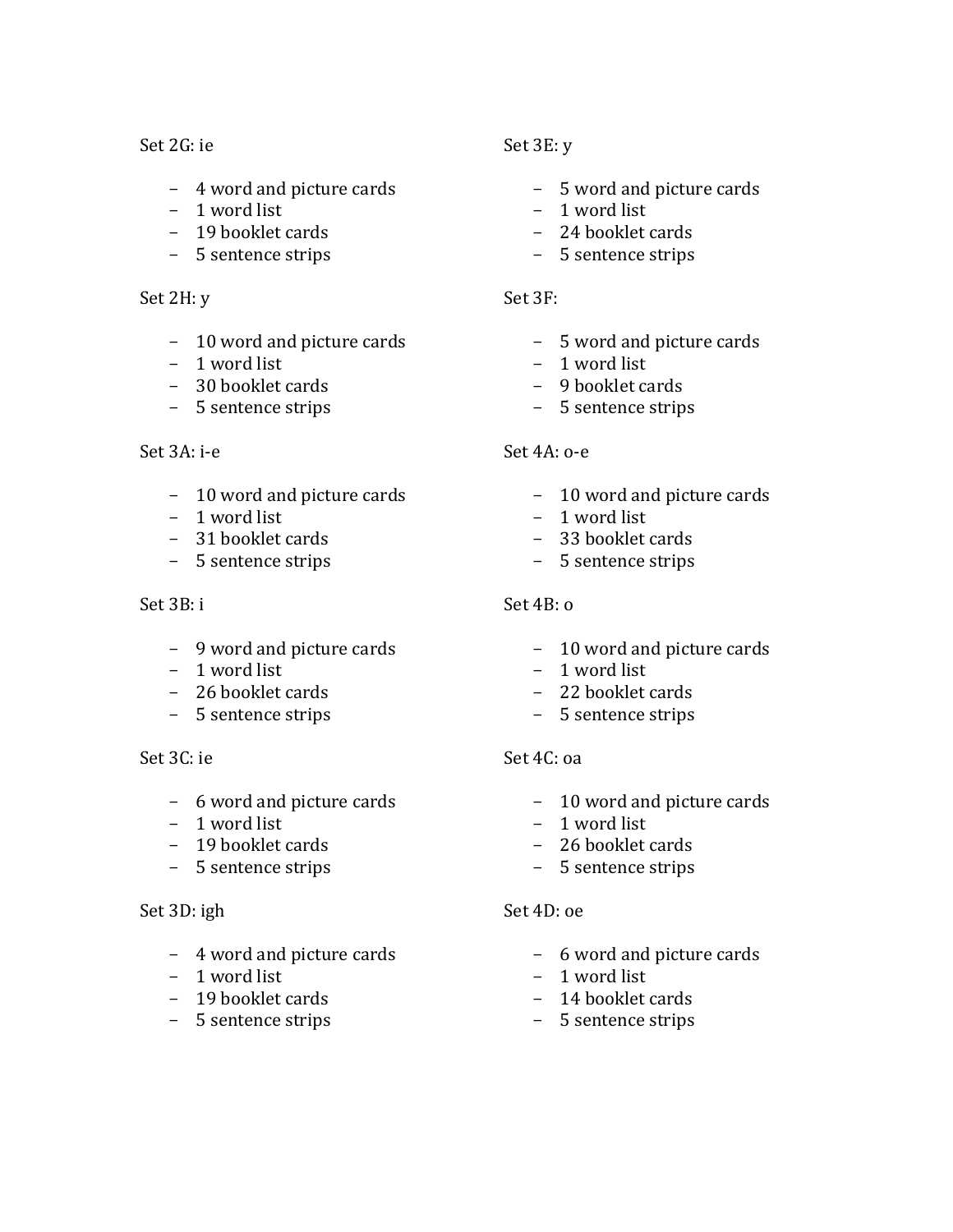#### Set 4E: ou

- 2 word and picture cards
- 1 word list
- 9 booklet cards
- 5 sentence strips

#### Set 4F: ow

- 9 word and picture cards
- $-1$  word list
- 32 booklet cards
- 5 sentence strips

#### Set 5A: u-e

- 6 word and picture cards
- 1 word list
- 27 booklet cards
- 5 sentence strips

#### Set 5B: u

- 9 word and picture cards
- 1 word list
- 12 booklet cards
- 5 sentence strips

#### Set 5C: ue

- 3 word and picture cards
- $-1$  word list
- 17 booklet cards
- 4 sentence strips

#### Set 5D: ew

- 3 word and picture cards
- 1 word list
- 10 booklet cards
- 5 sentence strips

#### Set 5E: oo

- 7 word and picture cards
- 1 word list
- 21 booklet cards
- 5 sentence strips

#### Set 5F: ui

- 7 word and picture cards
- $-1$  word list
- 16 booklet cards
- 5 sentence strips

### Set 6:

- 8 sentence strips
	- o er
		- 4 word and picture cards
		- $-1$  word list
		- 19 booklet cards
	- o ir
		- 4 word and picture cards
		- $-1$  word list
		- 21 booklet cards
	- o ur
		- 4 word and picture cards
		- 1 word list
		- 20 booklet cards
	- o ear
		- 2 word and picture cards
		- $-1$  word list
		- 10 booklet cards
	- o or
		- 3 word and picture cards
		- 1 word list
		- 12 booklet cards

#### Set 7:

- 8 sentence strips
	- o air
		- 4 word and picture cards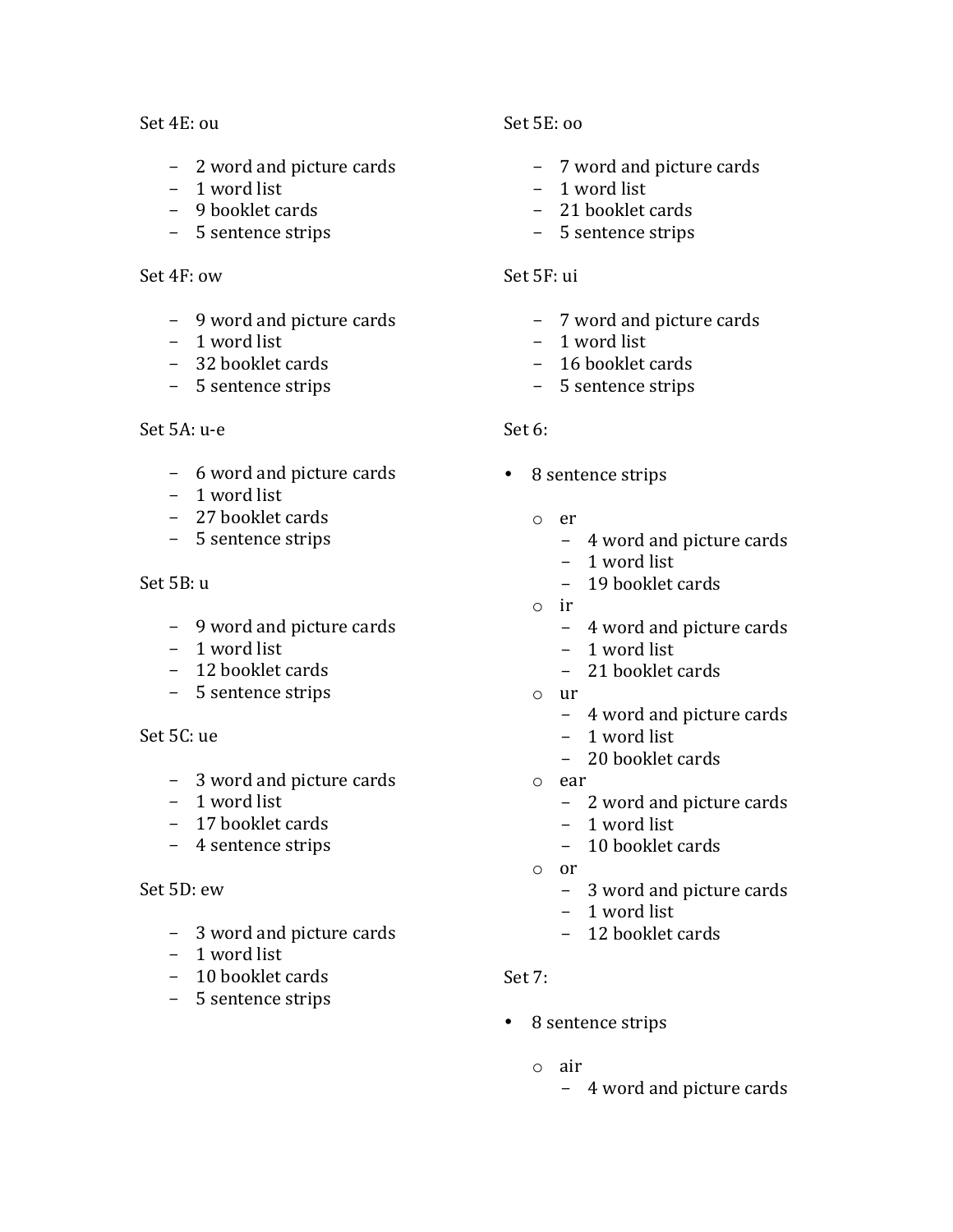- 1 word list
- 16 booklet cards
- o are
	- 3 word and picture cards
	- $-1$  word list
	- 20 booklet cards
- o ear:
	- 3 word and picture cards
	- 1 word lists
	- 7 booklet cards

## Set 8:

- 6 sentence strips
	- o or
		- 3 word and picture cards
		- 1 word list
		- 15 booklet cards
	- o ore
		- 2 word and picture cards
		- $-1$  word list
		- 11 booklet cards
	- o oar
		- 2 word and picture cards
		- 1 word list
		- 5 booklet cards

## Set 9:

- 6 sentence strips
	- o ear
		- 3 word and picture cards
		- 1 word list
		- 11 booklet cards
	- o eer
		- 2 word and picture cards
		- $-1$  word list
		- $-10$  booklet cards

# Set  $10:ar$

- 5 word and picture cards
- 1 word list
- 26 booklet cards
- 6 sentence strips

# Set 11: double consonants

- 10 word and picture cards
- 4 word lists
- 83 booklet cards
- 10 sentence strips

# Set  $12:$  le

- 6 word and picture cards
- 1 word list
- 19 booklet cards
- 6 sentence strips

# Set 13A: al

- 5 word and picture cards
- $-1$  word list
- 16 booklet cards
- 6 sentence strips

# Set 13B:

- 5 sentence strips
	- o al
		- 1 word and picture card
		- $-1$  word list
		- 9 booklet cards
	- o all
		- 2 word and picture cards
		- 1 word list
		- 9 booklet cards
	- o al
		- 1 word and picture card
		- 1 word list
		- 6 booklet cards

## Set 14A: c

- 6 word and picture cards
- $-1$  word list
- 21 booklet cards
- 5 sentence strips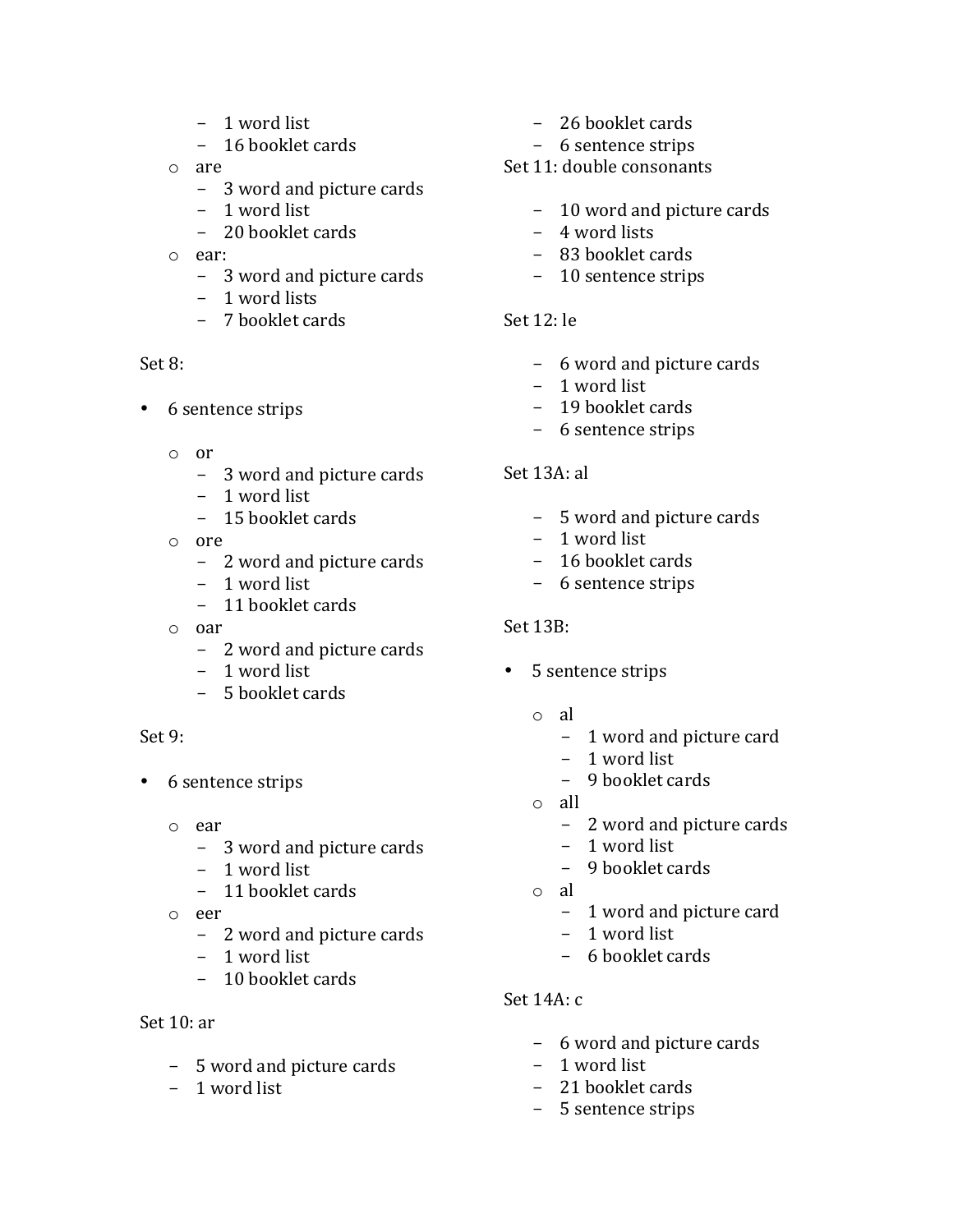#### Set  $14B: s$

- 6 word and picture cards
- 1 word list
- 26 booklet cards
- 6 sentence strips

#### Set  $14C:g$

- 7 word and picture cards
- 1 word list
- 30 booklet cards
- 6 sentence strips

#### $Set 14D: ch$

- 5 word and picture cards
- $-1$  word list
- 15 booklet cards
- 5 sentence strips

### Set 14E: qu

- 6 word and picture cards
- 1 word list
- 10 booklet cards
- 6 sentence strips

### Set 15: silent letters

- 10 word and picture cards
- 1 word list
- 24 booklet cards
- 7 sentence strips

#### Set 16: ea

- 3 word and picture cards
- $-1$  word list
- 20 booklet cards
- 5 sentence strips

## Set  $17: y$

- 6 word and picture cards
- 1 word list
- 29 booklet cards
- 11 sentence strips

### Set 18A:

- 5 sentence strips
	- o ed
		- 2 word and picture cards
		- 1 word list
		- 14 booklet cards
	- o ed
		- 5 word and picture cards
		- 1 word list
		- 10 booklet cards
	- o ed
		- 3 word and picture cards
		- $-1$  word list
		- 8 booklet cards

#### Set 18B:

- 5 sentence strips
	- o ied
		- 2 word and picture cards
		- $-1$  word list
		- 6 booklet cards
	- o ied
		- 2 word and picture cards
		- $-1$  word list
		- 8 booklet cards

#### Set 19:

- 6 sentence strips
	- o ing
		- 6 word and picture cards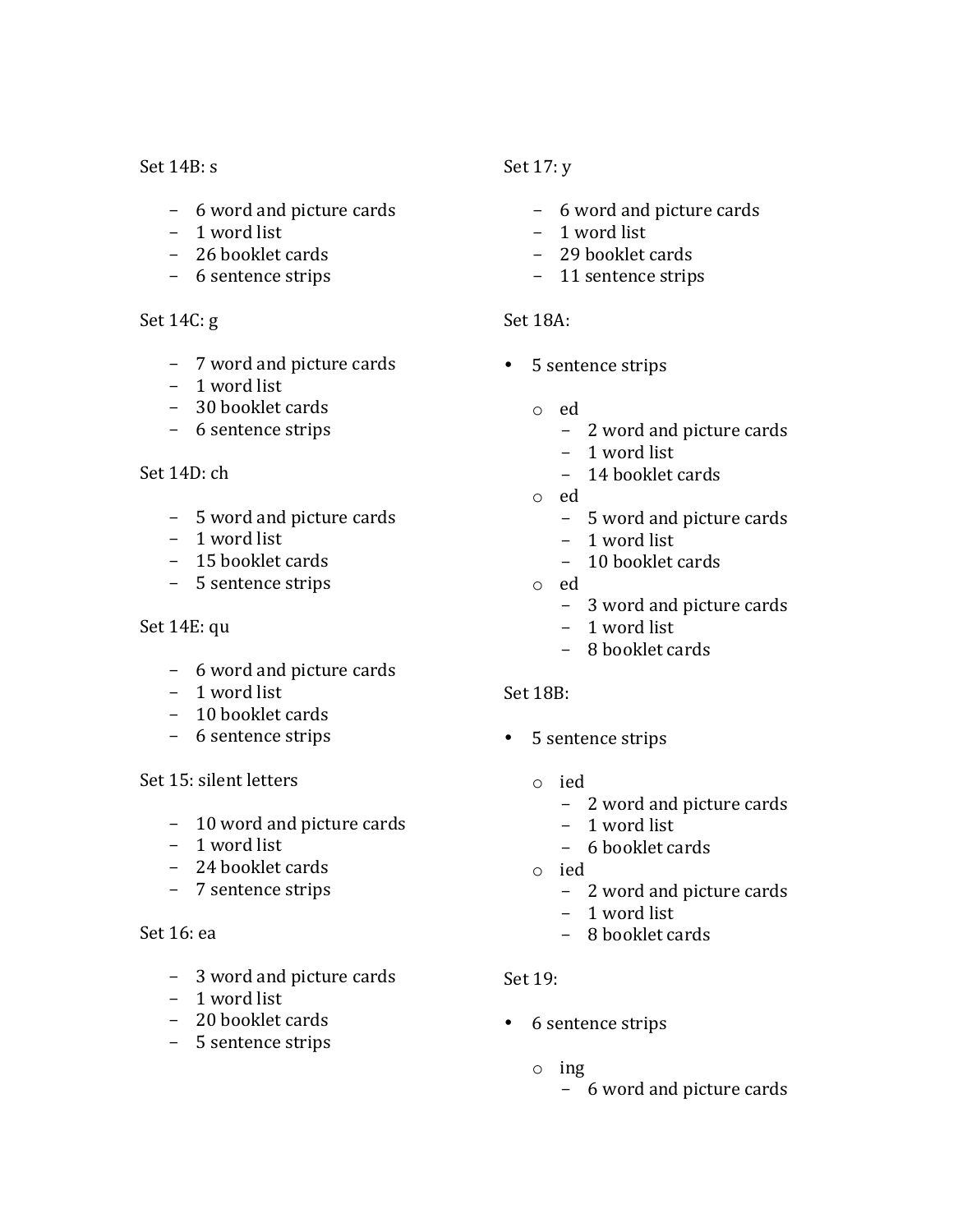- 1 word list
- 14 booklet cards
- o ong
	- 4 word and picture cards
	- 1 word list
	- 12 booklet cards

### Set 20:

- 7 sentence strips
	- o ink
		- 6 word and picture cards
		- 1 word list
		- 17 booklet cards
	- o onk
		- 1 word and picture card
		- 1 word list
		- $-6$  booklet cards

## Set 21:

- 6 sentence strips
	- o ine
		- 1 word and picture card
		- 1 word list
		- 5 booklet cards
	- o ive
		- 3 word and picture cards
		- $-1$  word list
		- 11 booklet cards
	- o ave
		- 2 word and picture cards
		- 1 word list
		- 6 booklet cards

## Set 22:

- 5 sentence strips
	- o ice
		- 5 word and picture cards
		- 1 word list
		- 14 booklet cards
- o ice
	- 3 word and picture cards
	- 1 word list
	- 8 booklet cards

## Set 23:

- 6 sentence strips
	- $\circ$  00
		- 6 word and picture cards
		- $-1$  word list
		- 19 booklet cards
	- o oo
		- 4 word and picture cards
		- 1 word list
		- 11 booklet cards

## $Set 24:$

- 5 sentence strips
	- o ou
		- 4 word and picture cards
		- 1 word list
		- 12 booklet cards
	- o ou
		- 1 word and picture card
		- 1 word list
		- 4 booklet cards
	- $\circ$   $\circ$   $\circ$ 
		- 3 word and picture cards
		- $-1$  word list
		- 11 booklet cards
	- o ou
		- no word and picture cards
		- 1 word list
		- 4 booklet cards

### $Set 25:$

- 6 sentence strips
	- o oi
		- 4 word and picture cards